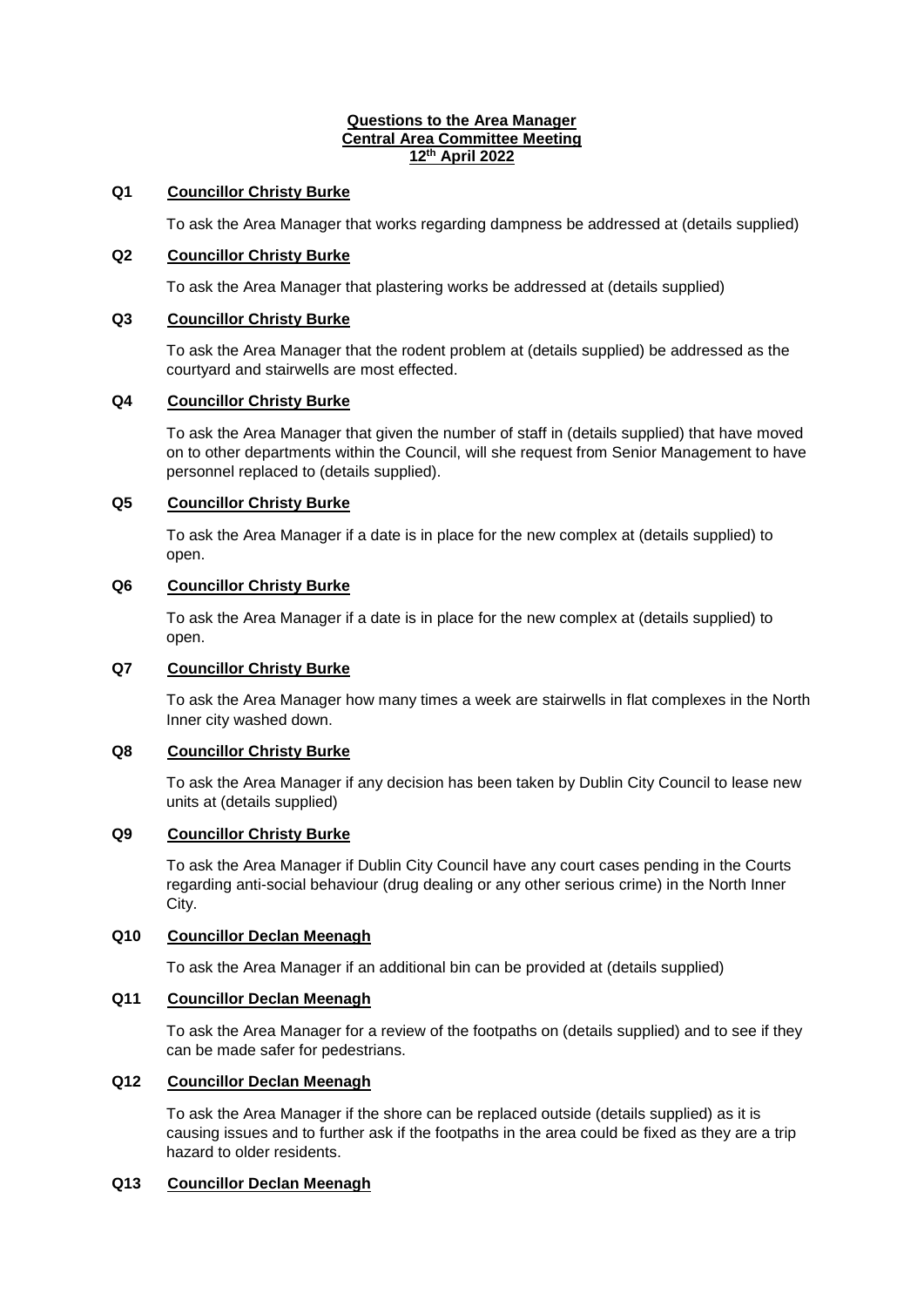To ask the Area Manager to prioritise illegal dumping enforcement on the lane at (details supplied) and to look at painting or otherwise animating the laneway.

# **Q14 Councillor Declan Meenagh**

To ask the Area Manager if the sign outside (details supplied) can be removed

## **Q15 Councillor Declan Meenagh**

To ask the Area Manager to establish a procedure to make sure cycle lanes are cleared, and to prioritize cases where broken glass makes them unusable.

# **Q16 Councillor Darcy Lonergan**

To ask the Area Manager if a sign can be erected at the top of the cul de sac at (details supplied) requesting people not to drive on the footpath or on the grass margins.

## **Q17 Councillor Darcy Lonergan**

To ask the Area Manager if there are any plans to resurface the footpaths on (details supplied)

## **Q18 Councillor Darcy Lonergan**

To ask the Area Manager if there are any plans to place a pedestrian crossing on (details supplied). It is an ideal location due to the schools in the area.

#### **Q19 Councillor Darcy Lonergan**

To ask the Area Manager to confirm the timeline for (details supplied)

## **Q20 Councillor Christy Burke**

To ask the Area Manager what plans will be put in place to rehouse, in the area, the (details supplied)

## **Q21 Councillor Joe Costello**

To ask the Area Manager to carry out a survey of vacant/derelict space in the North Inner City that might be used for growing food on a short- or long-term basis (details supplied)

## **Q22 Councillor Joe Costello**

To ask the Area Manager if the street cleaning frequency at (details supplied) can be increased as a lot of litter tends to accumulate in the area which is attracting vermin and to outline what steps Dublin City Council is taking to deal with the vermin in the general area

# **Q23 Councillor Joe Costello**

To ask the Area Manager to ensure that the fence around (details supplied) is made secure as it was breached over St Patrick's weekend.

#### **Q24 Councillor Joe Costello**

To ask the Area Manager if she will clarify the future of (details supplied)

# **Q25 Councillor Joe Costello**

To ask the Area Manager if she can ensure adequate parking at (details supplied)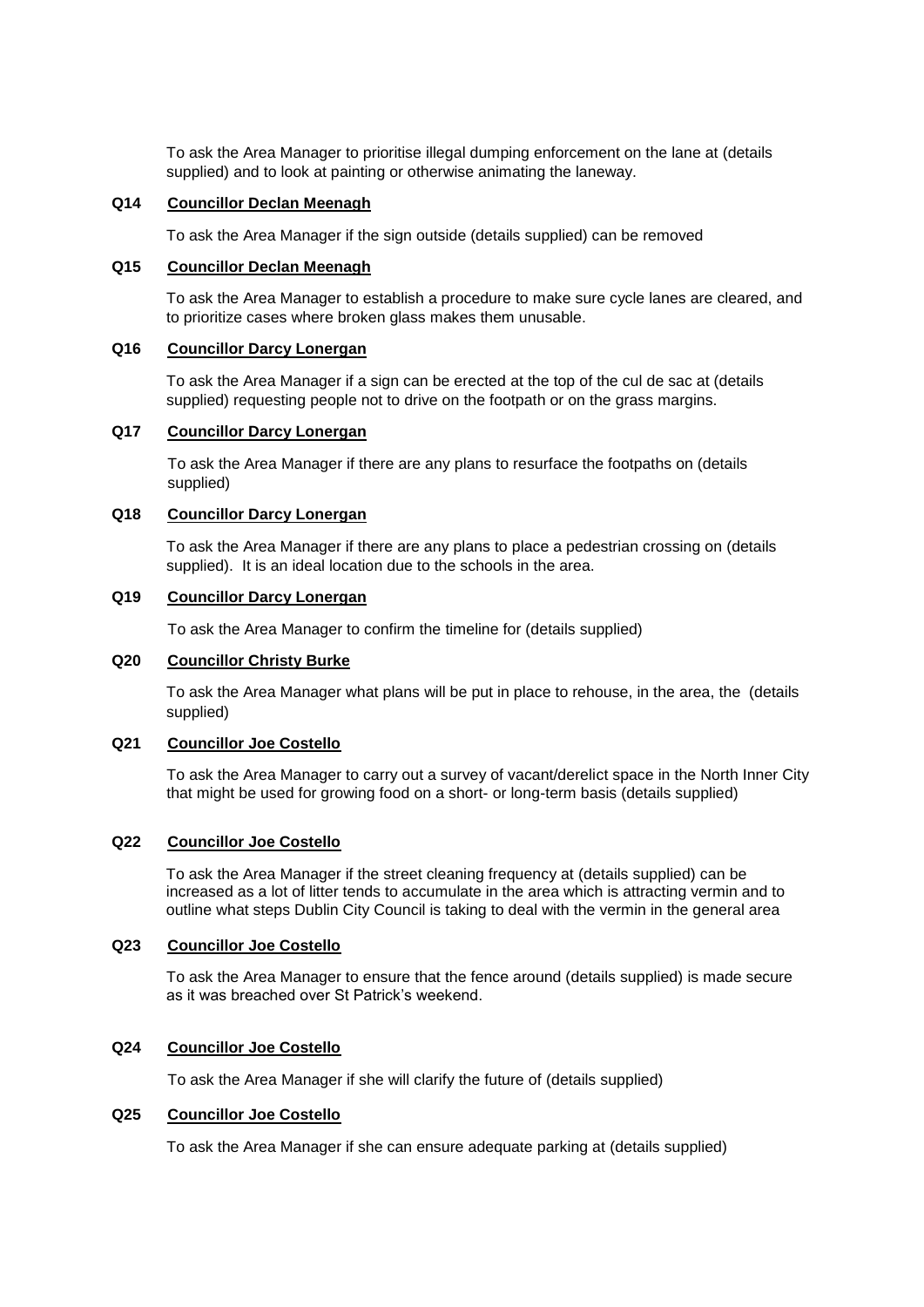## **Q26 Councillor Joe Costello**

To ask the Area Manager to address the concerns of residents outlined in the following email (details supplied)

#### **Q27 Councillor Joe Costello**

To ask the Area Manager to provide a report on the usage and subscription to (details supplied)

## **Q28 Councillor Joe Costello**

To ask the Area Manager if she will provide a list of all the grants available from DCC for community, sporting and cultural activities.

# **Q29 Councillor Joe Costello**

To ask the Area Manager to deal with the issues outlined in the enclosed email (details supplied)

# **Q30 Councillor Seamas McGrattan**

To ask the Area Manager to consider making (details supplied) more secure following recent antisocial behaviour here.

## **Q31 Councillor Seamas McGrattan**

To ask the Area Manager to arrange for repair of damaged pathways on (details supplied)

# **Q32 Councillor Seamas McGrattan**

To ask the Area Manager to consider new pedestrian crossings at (details supplied)

#### **Q33 Councillor Seamas McGrattan**

To ask the Area Manager to review the new layout of the cycle lanes on (details supplied) following a number of accidents there.

### **Q34 Councillor Seamas McGrattan**

To ask the Area Manager to consider making the bus lane between (details supplied) 24 hrs to prevent a build up of traffic along this stretch.

#### **Q35 Councillor Seamas McGrattan**

To ask the Area Manager to move the bus stop opposite (details supplied) to allow drivers more room to park close to the path for disabled passengers.

# **Q36 Councillor Seamas McGrattan**

To ask the Area Manager what arrangements can be put in place to ensure a crèche facility is maintained in (details supplied)

## **Q37 Councillor Seamas McGrattan**

To ask the Area Manager to address the ongoing sewerage problems in (details supplied)

## **Q38 Councillor Seamas McGrattan**

To ask the Area Manager to arrange to cut down the large tree in the rear of (details supplied)

## **Q39 Councillor Seamas McGrattan**

To ask the Area Manager when will the (details supplied) reopen for walk-in appointments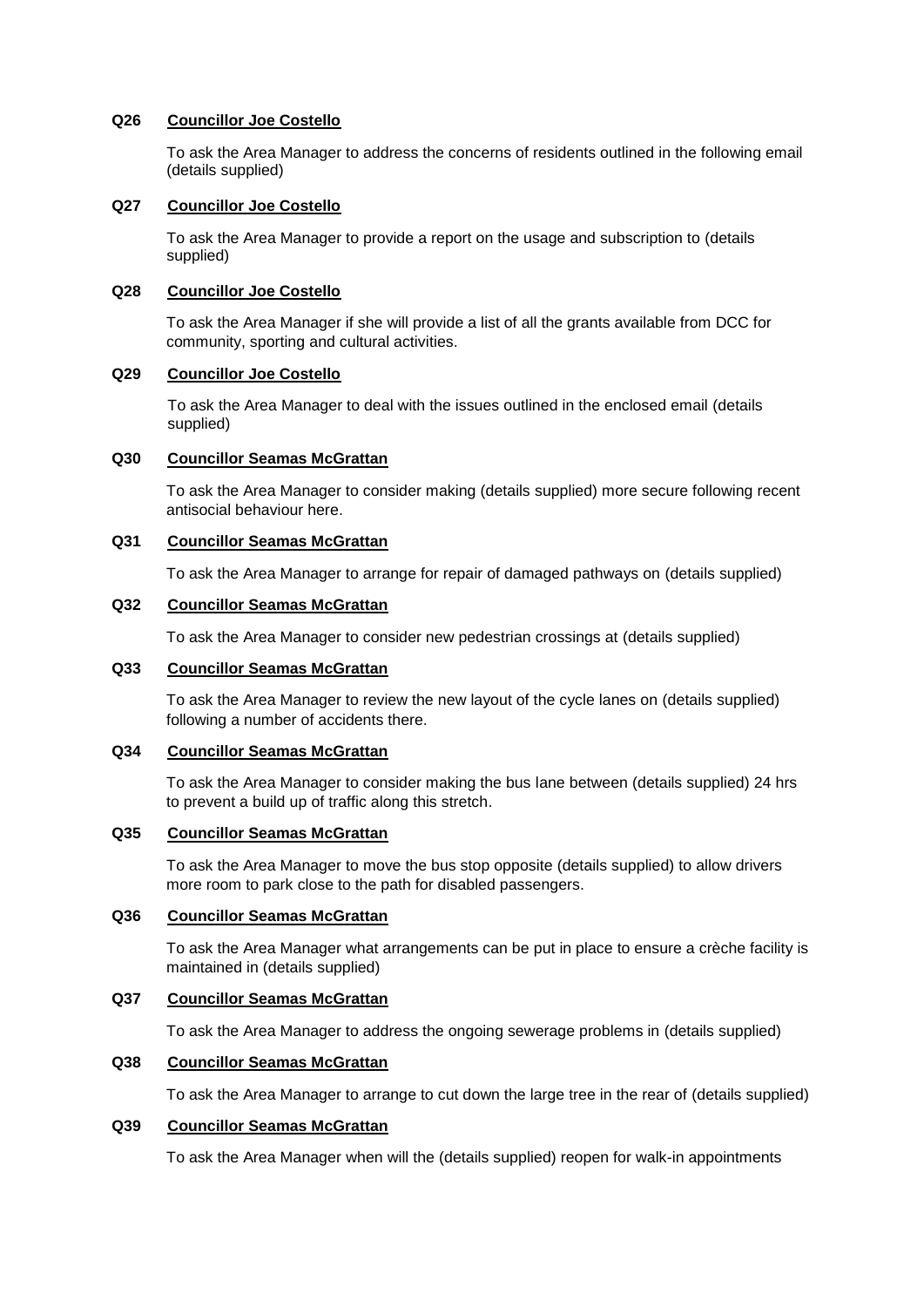### **Q40 Councillor Seamas McGrattan**

To ask the Area Manager to cut back the hedging blocking the path outside (details supplied)

## **Q41 Councillor Colm O'Rourke**

To ask the Area Manager to improve the safety of pedestrians and cyclists at (details supplied) due to the significant issue of speeding here, to introduce a suite of measures including but not limited to putting a continuous metal barrier at the edge of the footpath to protect pedestrians and orca bollards at the edge of the cycle lane.

## **Q42 Councillor Colm O'Rourke**

To ask the Area Manager to activate a camera at (details supplied) and indicate the timeline when this camera will be functioning as the contraflow system at this location is not working, and consider other measures to tackle this issue.

## **Q43 Councillor Colm O'Rourke**

To ask the Area Manager if the barrier at (details supplied) will be removed as it currently doesn't allow pram, wheelchairs, bike trailers etc to enter.

## **Q44 Councillor Colm O'Rourke**

To ask the Area Manager, regarding litter, to ensure the Litter Warden monitors (details supplied) due to the constant illegal dumping here and introduce measures to tackle the problem and request the cleaning schedule for (details supplied) as litter at these locations has increased.

## **Q45 Councillor Colm O'Rourke**

To ask the Area Manager to repair the potholes at (details supplied) due to the bad condition of the road.

## **Q46 Councillor Colm O'Rourke**

To ask the Manager to carry out repairs to the (details supplied) to make it safe as the ties/slates are falling and could cause serious injury to a member of the public.

## **Q47 Councillor Colm O'Rourke**

To ask the Manager to put a pole-mounted stop sign or white line/stop road markings at the (details supplied)

#### **Q48 Councillor Colm O'Rourke**

To request that speed advisory signs be erected at (details supplied) to make drivers aware of the speed at this location.

## **Q49 Councillor Colm O'Rourke**

To ask the Area Manager to request (details supplied) be swept/cleaned regularly.

#### **Q50 Councillor Colm O'Rourke**

To ask the Area Manager to prevent rubbish being left and subsequently spilling over the footpath and road at (details supplied) that a shield be placed on top of the electrical box at (details supplied)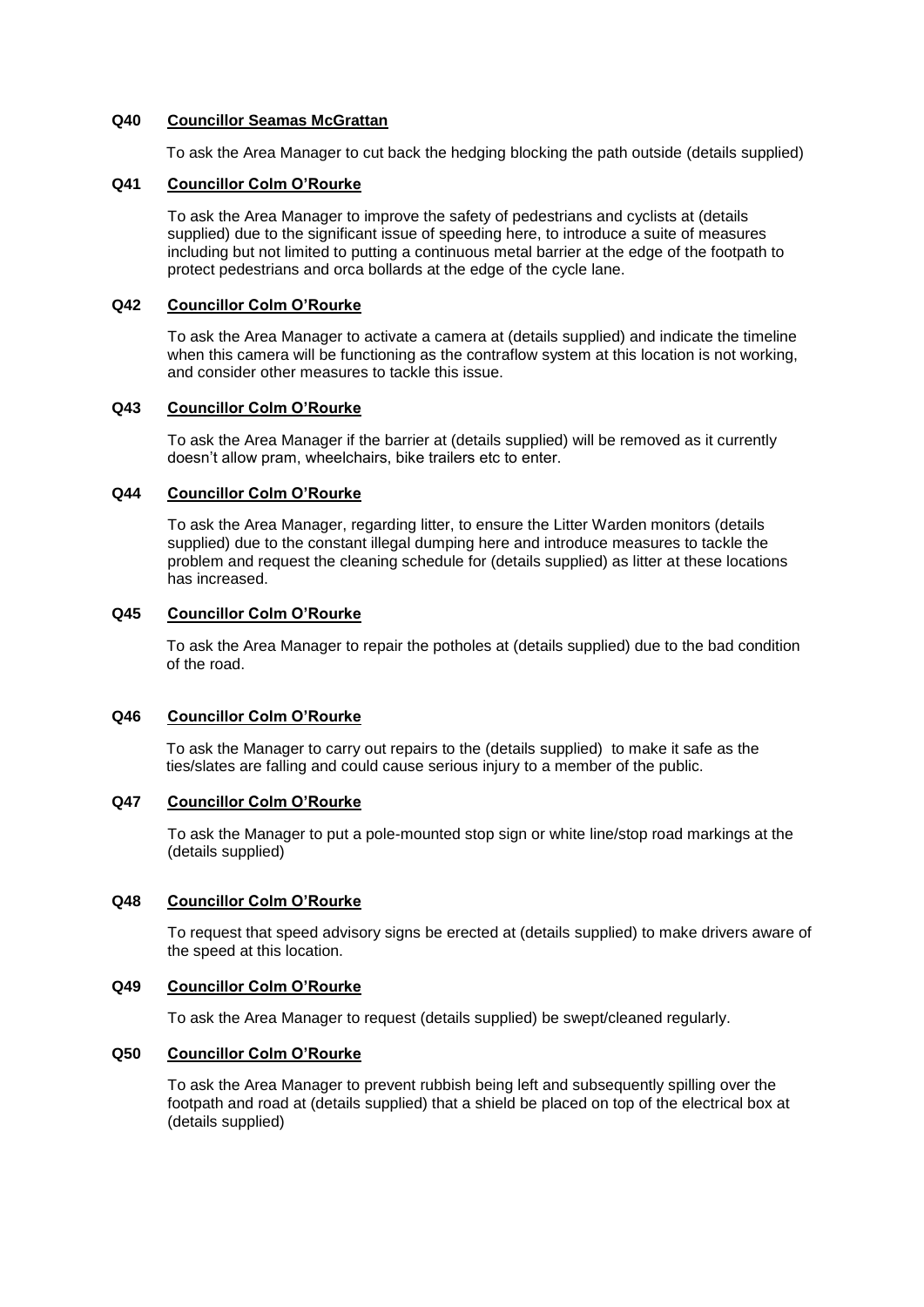# **Q51 Councillor Colm O'Rourke**

To ask the Area Manager if a resident at (details supplied) could receive a parking permit for (details supplied) as their situation matches what is stated in the Dublin City Council Parking Control Bye-Laws as their normal dwelling place is 'located on a road adjacent to such a residential parking permit', and if the resident would be able to meet/discuss this further with the relevant staff member.

### **Q52 Councillor Eimer McCormack**

To ask the Area Manager to report on the progression to date on the plans to enhance (details supplied)

## **Q53 Councillor Eimer McCormack**

To ask the Area Manager to report on the progress made and improvements planned on the severe insulation issue at (details supplied). The resident has very expensive heating bills, food spoilage and health issues as a direct consequence of the poor condition at this address.

## **Q54 Councillor Eimer McCormack**

To ask the Area Manager to have the drains and gully's cleared on (details supplied). Flash flooding occurred recently as these drains were full of leaves and compacted mud. Resident action prevented greater damage.

#### **Q55 Councillor Janet Horner**

To ask the Area Manager for an update on the redevelopment of (details supplied) and when it will be fully operational again?

#### **Q56 Councillor Janet Horner**

To ask the Area Manager for a breakdown of the Dublin Central streets graded A,B,C etc in the street grading referred to in the CEO's monthly manager's report?

## **Q57 Councillor Janet Horner**

To ask the Area Manager whether any progress has been made on the (details supplied) and what engagement there has been with the project proposers?

# **Q58 Councillor Janet Horner**

To ask the Area Manager who owns the buildings along the (details supplied) and whether they are considered derelict?

# **Q59 Councillor Nial Ring**

To ask the Area Manager the following in relation to the (details supplied)

## **Q60 Councillor Nial Ring**

To ask the Area Manager what communications were made with the area office regarding the placement of Ukranian refugees in local hotels and if DCC is involved in service provision and linking in co-ordination with local facilities.

## **Q61 Councillor Nial Ring**

To ask the Area Manager to detail the current area office involvement with the Local Community Safety Partnership at board level and group level.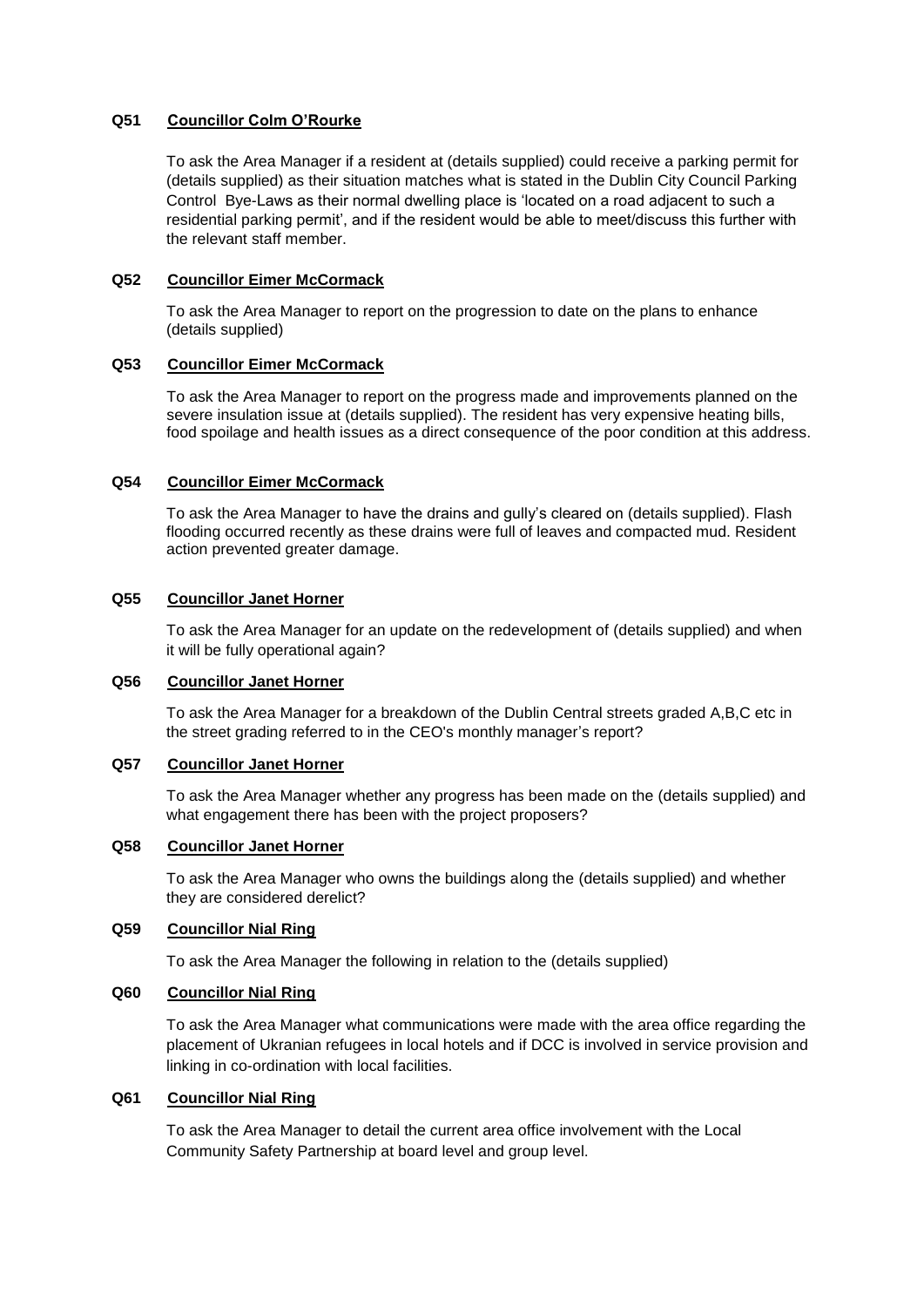# **Q62 Councillor Nial Ring**

To ask the Area Manager to detail the projects carried out in the area (NIC) by the Covid Mobility Team and to further detail the number of such projects which were temporary and, in relation to the latter, what is their status vis a vis continuance or deactivation.

#### **Q63 Councillor Nial Ring**

To ask the Area Manager to detail any events being organised by DCC to mark the centenary of the occupation of the Four Courts on 14<sup>th</sup> April 1922.

## **Q64 Councillor Nial Ring**

To ask the Area Manager for a list of all (details supplied)

## **Q65 Councillor Nial Ring**

To ask the Area Manager to detail the amount of (details supplied)

#### **Q66 Councillor Cieran Perry**

To ask the Area Manager to provide an update on the (details supplied)

## **Q67 Councillor Ray McAdam**

To ask the Area Manager to prioritise the preparation of a targeted Local Environmental Improvement Plan for (details supplied) in line with parameters and objectives as outlined in the Dublin City Development Plan 2016 – 2022; and if she will make a statement on the matter?

### **Q68 Councillor Ray McAdam**

To ask the Area Manager to detail the streets upon which Sheffield Stands for bicycles are to be located within the Central Area?

#### **Q69 Councillor Ray McAdam**

To ask the Area Manager to provide a further progress into the delivery of projects associated with (details supplied); and if she will make a statement on the matter?

## **Q70 Councillor Ray McAdam**

To ask the Area Manager to provide a comprehensive report into the works associated with (details supplied); the timeframe for the completion of works and if she will make a statement on the matter?

## **Q71 Councillor Ray McAdam**

To ask the Area Manager to detail the current work undertaken to date by Dublin City Council to ensure that EV Charging Points are located on residential streets within the Central Area; and if she will make a statement on the matter?

## **Q72 Councillor Ray McAdam**

To ask the Area Manager to provide a further report in the planning enforcement issues I raised earlier this year regarding (details supplied); and if she will make a statement on the matter?

## **Q73 Councillor Ray McAdam**